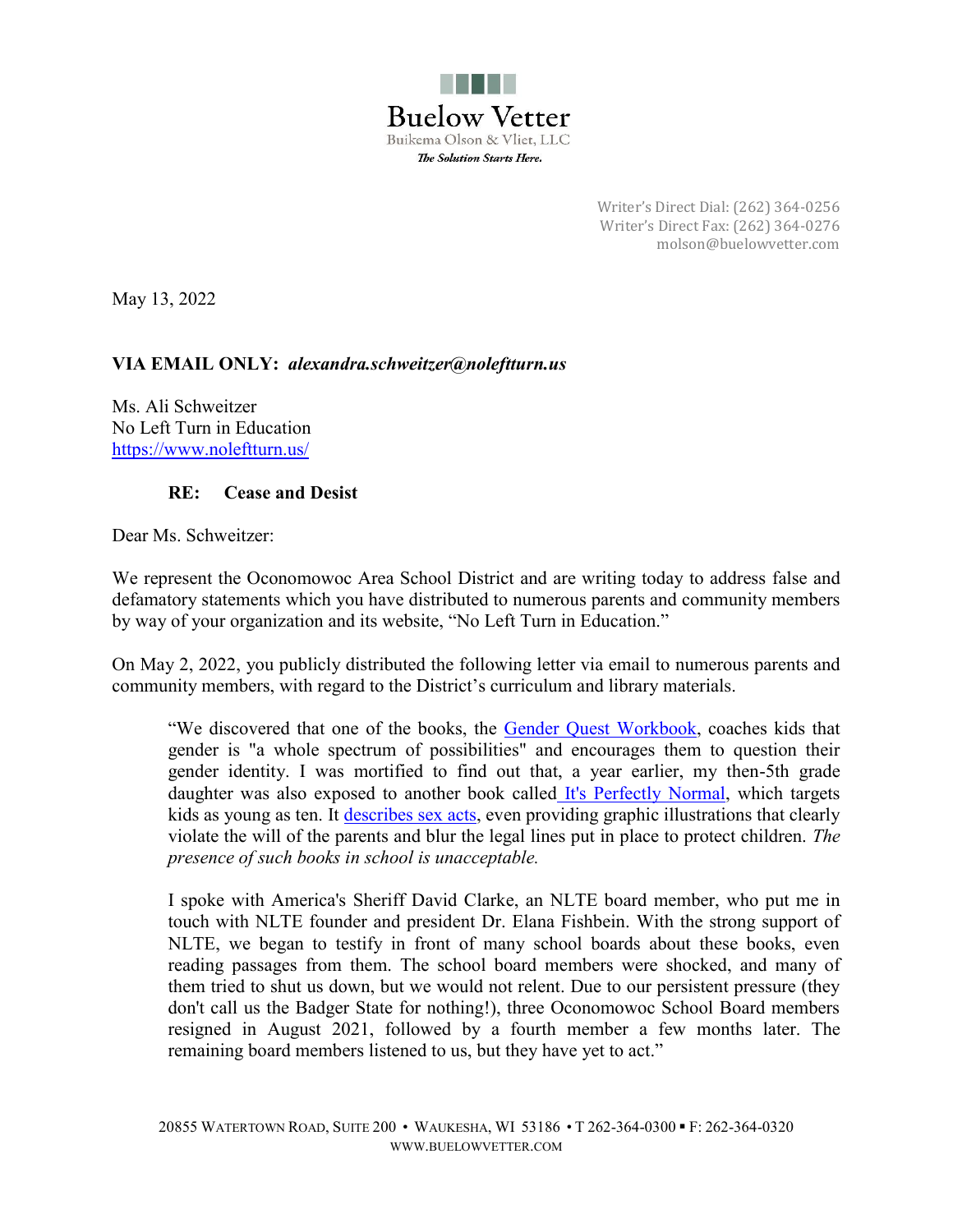Ms. Ali Schweitzer No Left Turn in Education May 13, 2022 Page 2

Additionally, on February 23, 2022, at a public hearing in front of the Wisconsin Senate Committee on Education, you provided false and misleading testimony with regard to the District and its use of the text, "The 57 Bus." In that testimony you also stated that graphic and sexually explicit texts are available to District students via the District's physical and digital library collection. Finally, you also leveled personal attacks against the Board President, James Wood, stating that his responses to your concerns with regard to "The 57 Bus" and other curriculum and library materials did not address the specific text, and are unresponsive. In fact, quite the opposite is true.

In a letter to the Senate Committee on Education which followed your testimony on February 23, 2022, Board President Wood specifically addressed the allegations which you made in your testimony (which were later repeated in your May 2, 2022 letter), and clearly responded to the falsehoods which you stated. The District has made it abundantly clear that neither existing Board Policy nor practice in the District permits or encourages the use or dissemination of books, texts, or curriculum which address or promulgate the kinds of objectionable topics which are the basis of your unfounded allegations.

The statements contained in your May 2, 2022 correspondence and February 23, 2022 public testimony are false, unprivileged and defamatory. You were made aware prior to your February 23, 2022 testimony that "The 57 Bus" is mentor text available only to teachers for checkout and use in instruction and that only small portions of the text were read aloud for the purpose of critical thinking and writing craft. Additionally, you were provided a listing of the library books which are available to District students by way of your September 2021 public records request, so you were made aware that "It's Perfectly Normal," "The Gender Quest Workbook," and other texts you deemed inappropriate are not available to Oconomowoc Area School District students in the library for checkout, nor are they used in the District's curriculum.

Wisconsin recognizes a legal cause of action for defamation. A statement is defamatory under Wisconsin law if it is: (1) false; (2) communicated by speech, conduct, or writing to a person other than the person defamed, and (3) unprivileged and defamatory*. See Laughland v. Beckett*, 2015 WI App 70, ¶ 22, 365 Wis. 2d 148, 870 N.W. 2d 466. A person may also be subject to liability for merely repeating a defamatory statement. *See Voit v. Madison Newspapers, Inc.*, 116 Wis. 2d 217, 223, 341 N.W.2d 693 (1984).

Statements within the aforementioned email communication and your February 23, 2022 Senate testimony clearly constitute defamation under Wisconsin common law. These statements exceed the pure expression of opinion; they are untrue, are not privileged, and have lowered those implicated in the estimation of the community. Therefore, the Oconomowoc Area School District and its Board of Education are entitled to take legal action to prevent you from further distribution of statements containing the false claims in the letter and testimony referenced above, and to seek monetary damages against you.